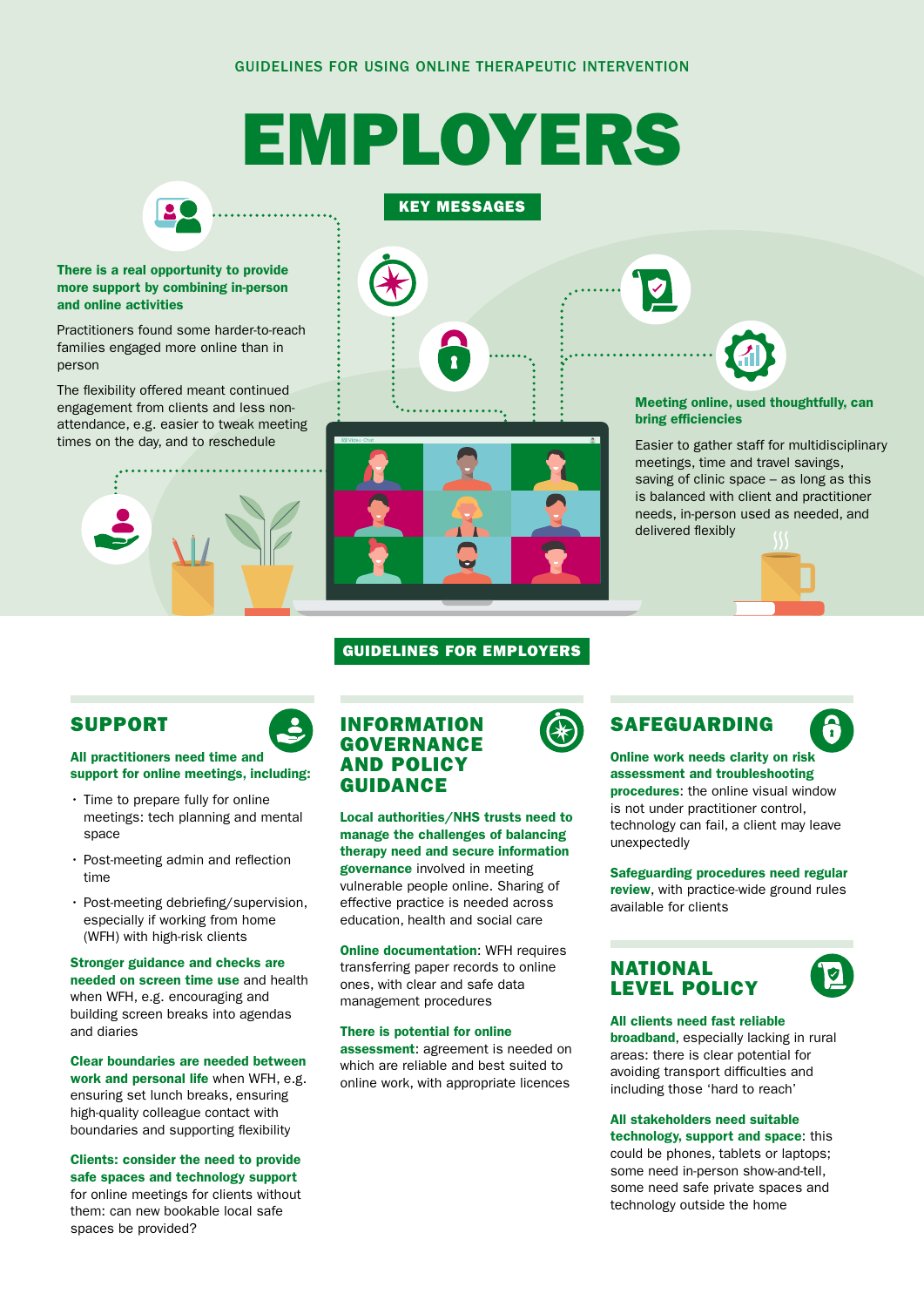#### GUIDELINES FOR USING ONLINE THERAPEUTIC INTERVENTION



#### GUIDELINES FOR CLIENTS

#### Using home space can feel safer and more relaxed compared to clinic

You may lack equipment or private space, e.g. in shared housing: ask your practitioner's advice

Consider what to show online, e.g. privacy, lighting levels, are other people in view, might you hide the 'self' view?

Online home visits can help your practitioner understand your home and family environment, to inform their guidance and help generalisation of any therapy gains

Discuss ways to manage the setting, e.g. considering fidget toys or time out/ downtime, finding ways to share e.g. making/ sharing a cup of tea

Aim to have other tasks hidden or on silent (on screens or other devices)

Think about and discuss with your practitioner how to manage after the session: especially if you stay in the same space after discussing difficult topics

#### Speak to your practitioner about any concerns you have with online meetings

Sometimes an in-person meeting might be safer and more effective for you, e.g. for clinical needs or practicing skills

Agree ground rules e.g. suitable clothing, presence of other people (visual or audio)

Look after yourself: take time and screen breaks, movement breaks, in-person support from friends or family



Key messages and guidelines should be shared with you ahead of time



Making a treatment plan blending online and in-person can increase your say in your treatment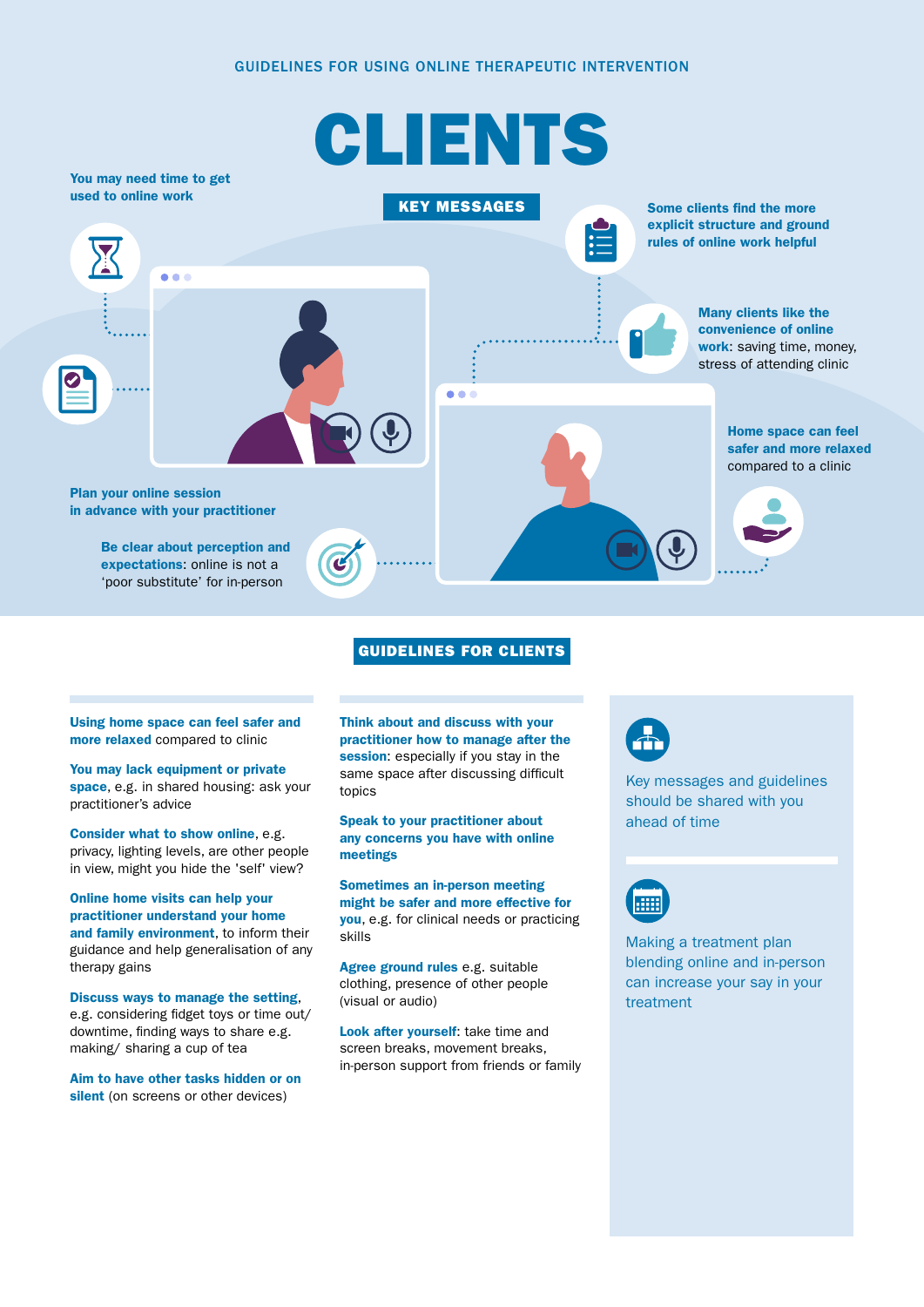

#### GUIDELINES FOR PRACTITIONERS

#### PLANNING

Consider the most appropriate communication technology for the purpose of the meeting, e.g. when getting to know the client, client preferences and best interests e.g. phone call, videocall, text or other messaging services

Risk assessments for online meeting need particular care for some conditions, e.g. paranoia, anxiety

#### Plan for dealing with technical difficulties or unexpected

disconnection: how will you reconnect? Aim to become comfortable with small disruptions

An initial in-person meeting can work well. It can take longer to build rapport with clients online: consider online getting-to-know-you sessions

#### Online meetings often take longer to cover the same material than in-person ones and can feel more tiring

• Consider something playful to get interaction started and plan to cover less in one meeting; consider more frequent shorter sessions

• Look after yourself first: breaks away from screen, full body movement, seek support from supervisor or colleagues

#### GROUND RULES

Agree with client how to use online meetings: opportunity for greater engagement

Agree ground rules e.g. suitable clothing, presence of others (visual or audio)

Aim to have other tasks hidden or on silent (on the screen or other devices)

Be explicit about off-screen behaviour, e.g. if you are hand-writing notes and need to look away

Consider what each side is comfortable to see, seeing each other can help communication but some clients may start by hiding self-view

Safeguarding: have a routine plan for disrupted meetings, e.g. having phone numbers





Consider how to respond if a client has tuned out

**Expressing emotion:** it is harder to transmit empathy for sadness but easier to be detached from anger: consider using words more to name what you see, feel and hear, and checking how the call is working

It may help to exaggerate nonverbal cues, to wait and to slow down: it is useful to become comfortable with pausing and silence

#### Consider using objects to share

attention: not just each other's faces, but external referents such as photos or video, drawing or showing and talking about an object, slide-sharing, shared document editing, e.g. software whiteboard functions

#### Observe how clients can show high adaptability to online communication,

e.g. young children often quickly understand how to share attention to objects